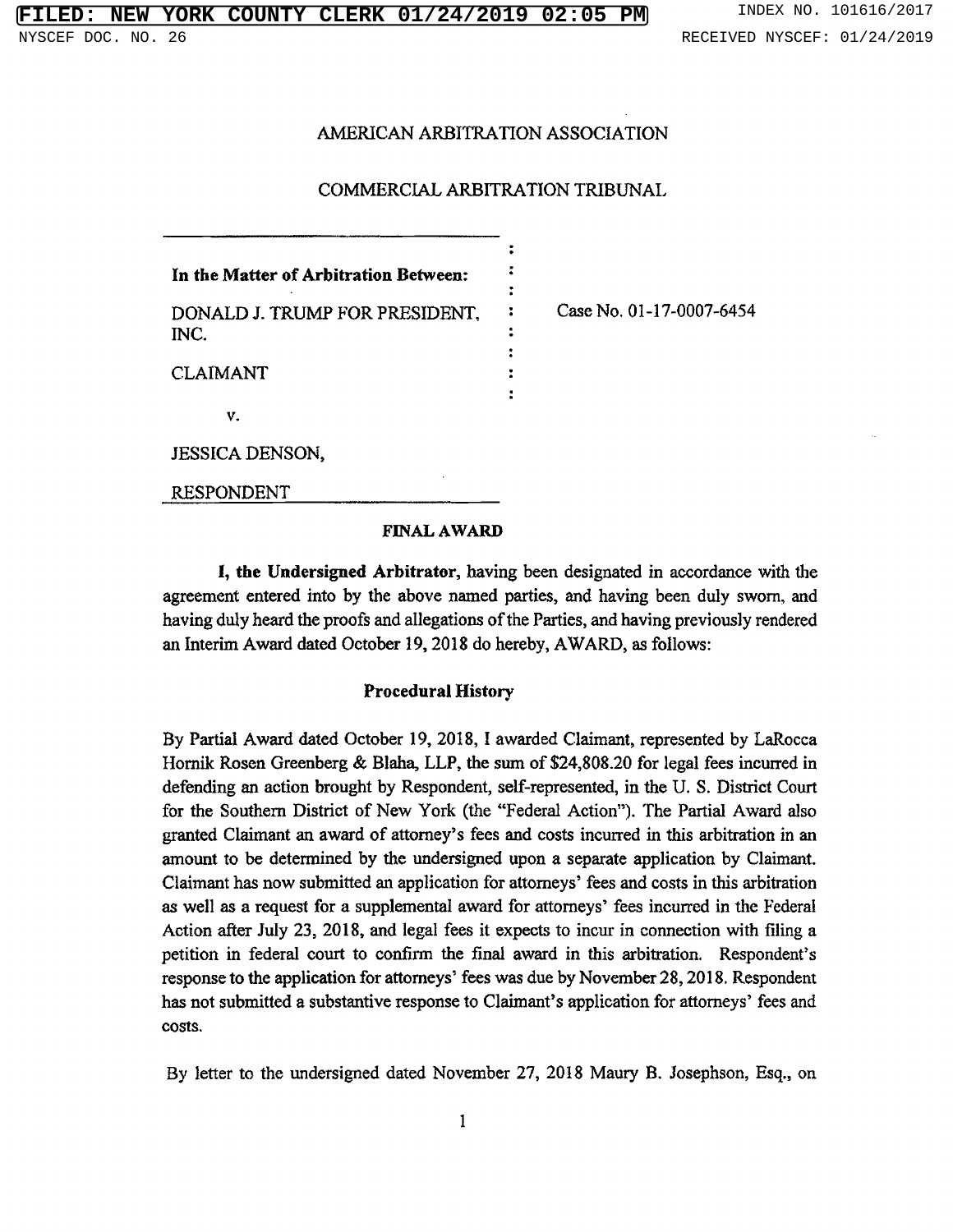behalf of Respondent, requested <sup>a</sup> stay of further proceedings in this arbitration pending the outcome of an action he commenced on behalf of Respondent in New York State Supreme Court, New York County (the "State Action"). In the State Action Respondent requested a preliminary injunction staying all further proceedings in this arbitration. On November 29, 2018, Hon. Arlene P. Bluth, J.S.C., denied Respondent's request for a preliminary injunction staying proceedings in this arbitration.

Attorney Josephson has not appeared generally for Respondent in this arbitration. Rather, he has limited his appearance to notifying me of the State Action and requesting that <sup>I</sup> stay all further proceedings in this Arbitration. The request for a stay in this Arbitration is denied.

## DISCUSSION

In determining the amount to be awarded to Claimant as reasonable attorneys' fees I have reviewed the contemporaneous time records submitted and accept them as accurately stating the time spent on this arbitration. I also find that the time spent was reasonable under the circumstances of this arbitration and that the rates charged are commensurate with those generally charged in New York City, where Claimant's attorneys have their offices. An adjustment in the total amount claimed is required by the fact that Claimant did not prevail on all claims. The amount requested for attorneys' fees, totaling \$23,866 will be reduced by 15 % to reflect the fact that fewer attorney hours would have been required had the claims been limited to those on which Claimant was ultimately successful.

#### AWARD

Claimant is granted a supplemental award of attorneys' fees and costs incurred or to be incurred in the Federal Action subsequent to July 23, 2018 in the amount of \$4,291,85.

Claimant is granted an award in the amount of \$20,286.27 as reasonable attorneys' fee in this arbitration, together with expenses in the amount of \$121.32, for a total of \$20,407.59.

The administrative fees of the American Arbitration Association totaling \$2,950.00 and the compensation of the arbitrator totaling \$8,050.00 shall be borne as incurred. These fees are not subject to reallocation by the arbitrator. (See footnote, Commercial Arbitration Rules, p. 10)

This Final Award, including amounts awarded in the Partial Award, shall accrue interest from the date hereof at 9% per annum.